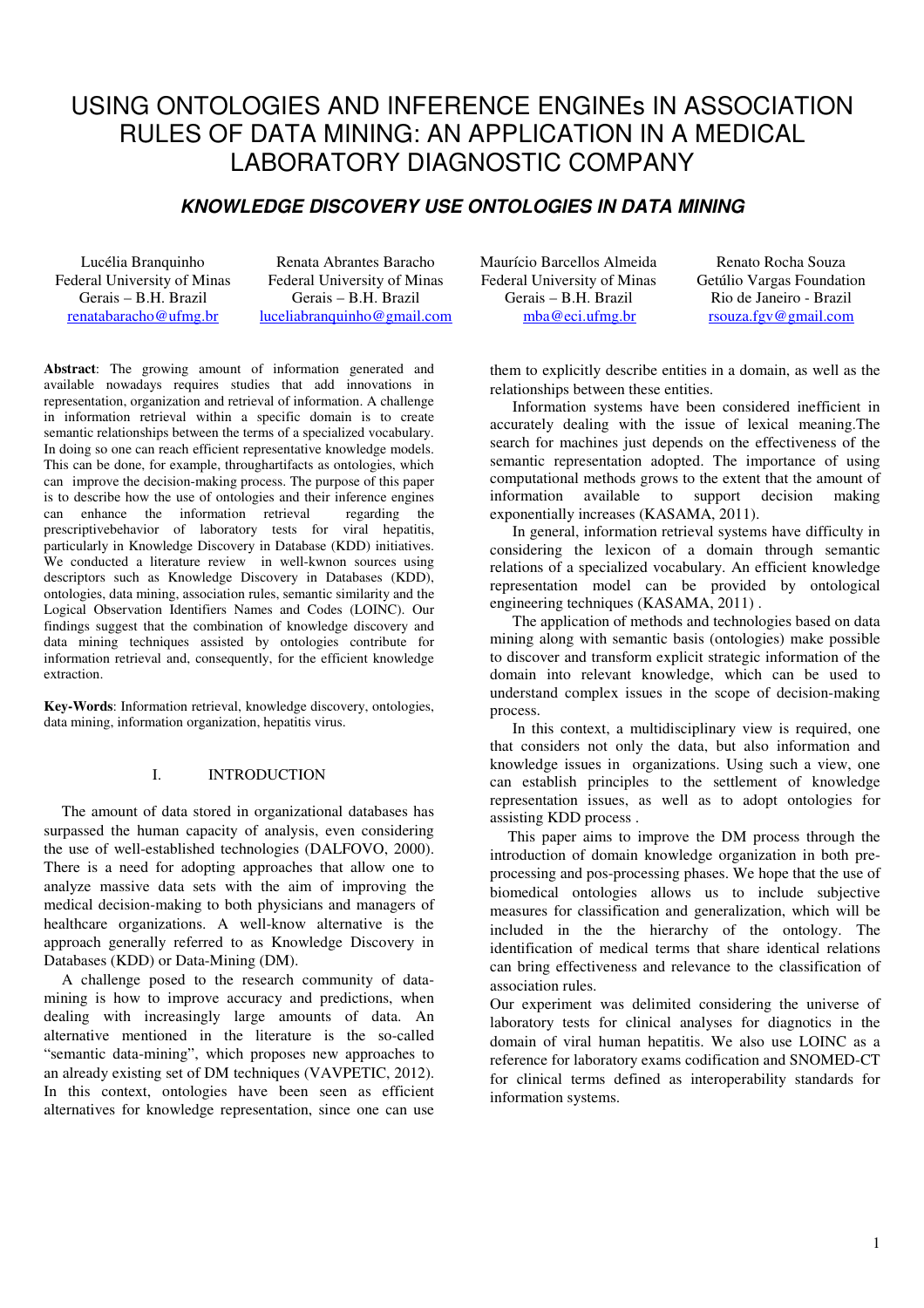Our literature review included information retrieval retrieval and knowledge recovery, as well as semantic similarity measuers in ontologies.

## INFORMATION RETRIEVAL AND KNOWLEDGE RECOVERY

Information retrieval systems require organizational knowledge systems that allow the representation of knowledge semantic structures in order to facilitate the information retrieval, for example, when eliminating ambiguity and controlling synonyms.

 a relevant function of knowledge representation is to create an efficient structure for information retrieval.

Knowledge organization systems (KOS) are defined as a representation of entities (theories, processes and tools) generated by relevant interpretations of a selected parts of the world or domain (SOUZA, TUDHOPE and ALMEIDA, 2010), which can be recordes in information systems and documents. Ontologies are examples of KOS used to solve conceptual domain issues.

Indeed, the term 'ontologies' has been recently widely used in fields like Artificial Intelligence, Computer Science, Information Science, in order to promote improvements in information cooperative systems, information intelligent integration, information extraction, information retrieval, knowledge representation, and database management systems (GUARINO, 1998).

Gruber (1998) defines an ontology as a formal and explicit specification of a shared conceptualization. of a shared conceptualization. "Conceptualization" refers to an abstract model of some phenomenon in the world, which identifies relevant concepts of that phenomenon. "Explicit" means that the concepts used and the restrictions on their use are clearly defined. "Formal" refers to the fact that ontologies should be readable by machines. "Shared" refers to the idea that ontologies capture consensual knowledge..

Within complex fields, which maitain a constant and large scientific production, data and resources needs to be articulated and described in a standardized way. This can allow one to take advantage ofknowledge scattered within practice communities, where there are professionais with urgent demands for expert information. In some fields, like biomedicine, some communities have developed and released publicly, since the 1990s (PEREZ-REY et al., 2004), a set of ontologies to aid in the description and retrieval expert information.

The extraction of knowledge, which is generally referred to in the literature as Knowledge Discovery in Database (KDD) or data mining (DM) involves " the process of identifying valid standards, new potentially useful and understandable embedded in the data" (FAYYAD et al 1996). KDD process can be grouped into three phases: preprocessing, DM and post-processing. Pre-processing comprises the collection, organization and treatment of data; DM included the creation of algorithms and the use of techniques for knowledge search ; post-processing deals with the knowledge gained in the DM phase and its interpretation.

However, the knowledge discovered in the process, even correctly from the statistical point of view, might not be easily understood by an user. For example, discovered patterns can be many or they can contain a lot of redundancy. In addtion, they can only represent previously known relationships and rule patterns initially insignificant (but one that might be relevant).

In the post-processing phase, among the measures used to evaluate DM resulting patterns, there are objective (datadriven) and subjective (user-driven) measures, whicha are used in the seek of evaluating the novelty of the discovered pattern (Gonçalves, 2005) .

A classic problem in data mining realm is the choice of accuracy, the so-called "gap sieve". In the case of specifications that require little support and confidence values ("screen with close-knit"), the user can be overwhelmed with a large number of very similar patterns and associations. If the gap decreases, through the specification of different values of support and confidence, some interesting associations and patterns might not be identifiable (Ferraz, 2008). Once generated the set of association rules. it is necessary to reduce its cardinality. This can be done through pruning mechanisms. Then, the problem happens to be what rules should be pruned.

The objective measures, like support and confidence, are often used to evaluate the extent in which the association rules are interesting.

Consider  $I = \{i1, i2, i3, ..., yn-1, in\}$  is a set of attributes or items. Transaction is a set of items  $T = \{t1, t2, t3, \dots, t1\}$ , tn}  $\subset$  I T. D is a set of transactions or data relevant to the task. An association rule is an implication  $P \rightarrow Q$  where  $P \subset I$ ,  $Q \subset I$ I and  $P \cap Q = \emptyset$  (Ferraz, 2008)

The support of rule  $P \rightarrow Q$  is defined as the probability that a transaction in both items containing D, P and Q, SD (P  $\rightarrow$  O) = DS (P ∪ Q). The confidence of rule P  $\rightarrow$  Q is defined as the probability that a transaction in D, which already contains the items P and also contains items on Q, CD (P  $\rightarrow$ O) = (SD P∪ Q) / SD (P) (Ferraz, 2008).

A rule  $P \rightarrow Q$  [s, c] is called strong rule, if data values for the parameters minimum support (s) and minimum confidence (c) then (Ferraz, 2008):

sD ( $P \rightarrow Q$ ) = s, s  $\ge$  minimum support

cd (P  $\rightarrow$  Q) = c, c  $\geq$  minimum confidence

The minimum support for the item-set guarantee statistically significant sample while avoids the consideration of low frequency combinations. The minimum confidence shows that the result is not occasional, there is a some cohesion between relevant rules (FERRAZ, 2008)

The traditional data mining is based on the frequency of occurrence of cases and the co-occurrence of items in transactions. The meaning of each item or instance is not taken into consideration. The semantic content extracted from ontologies allow the inclusion of more intelligence and knowledge in data mining processes, then improving their quality. (FERRAZ, 2008)

A new paradigm for knowledge discovery has been proposed with application of ontologies in mining, which is guided by domain knowledge (domain-driven data mining, D3M), as well as considered the feasibility of using knowledge discovered and delivered (actionable knowledge discovery and delivery, AKD) (Marinică, 2010; Ribeiro, 2010; CAO, 2010; Coelho, 2012).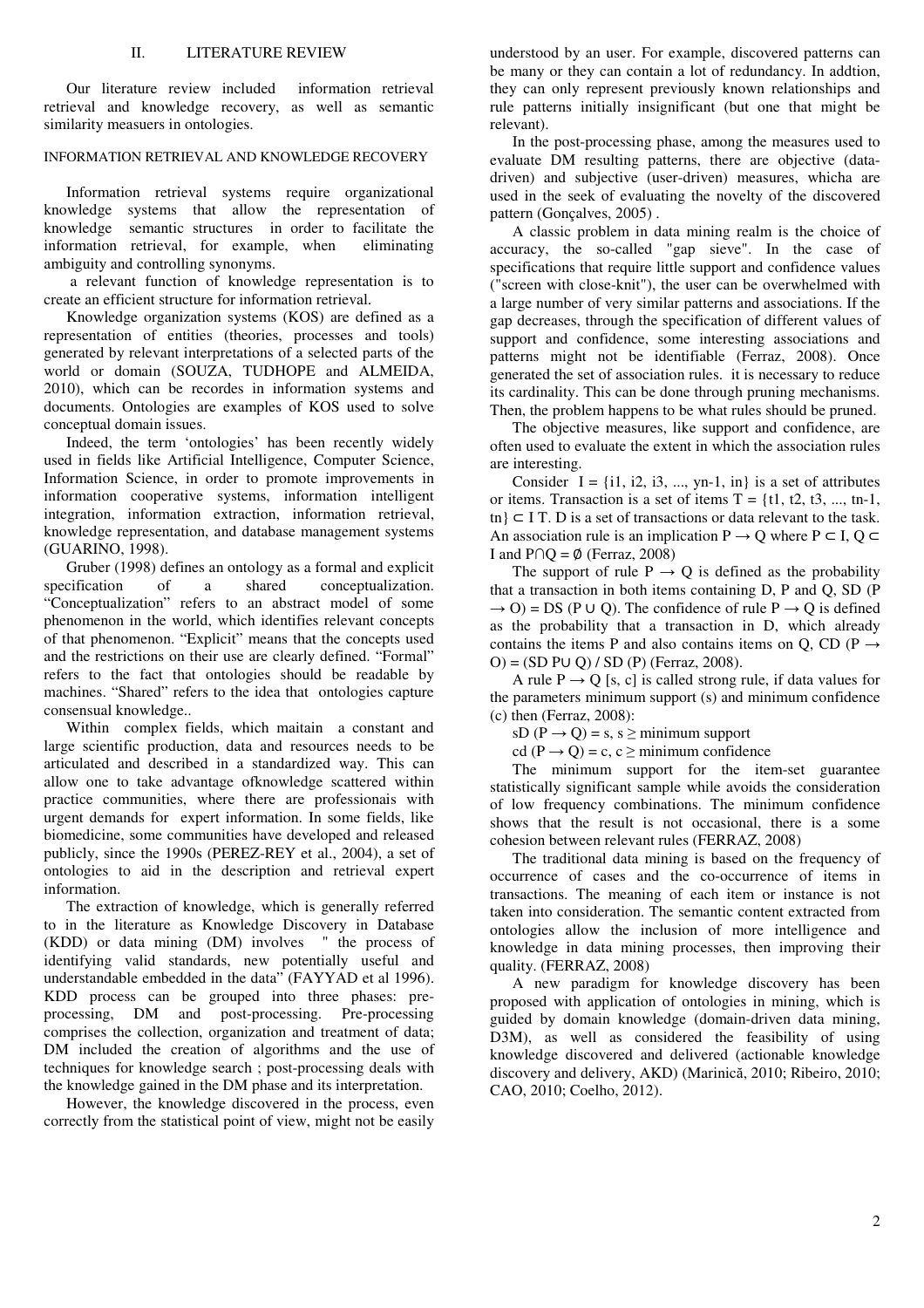Some authors report how as ontologies are used to improve the results of mining association rules methods from the adoption of semantic descriptors (Silva 2007; Ferraz, 2008; Marinică, 2010; KASAMA, 2011; VAVPETIC 2012; HAVE, 2013; GAN, 2013; Hamani, 2014).These authors use semantic treatment with domain ontologies to record prior knowledge and so, in the pre-processing stage or postprocessing, to introduce restrictions grouped into two types: pruning restrictions, which intend to filter uninteresting stuff; and abstraction restrictions, which allow the generalization of items in relation to ontologies concepts.

According to Ferraz (2008), the advantage of pruning restrictions is that it eliminates, since the beginning, information that users are not interested on. General rules can replace a number of specific rules through a generalization process. When this is possible, there is both a semantic improvement of the mined association rules set and a future reduction in the cardinality of the set of rules.

Approaches for pruning and generalization rules calculate the degree of semantic similarity between terms that are generally based on graphs hierarchy structure, This is compatible with the ontologies, which can be represented as directed acyclic graphs (DAG).

#### SEMANTIC SIMILARITY IN ONTOLOGIES

Domain ontologies are used to formalize the semantic relationships between concepts of a particular domain, to recover the best set of semantically similar patterns and to increase the semantics through annotations. If compared with other classification schemes, ontologies allow the construction of more accurate and complete domain models. In the scope of ontologies development, the semantic of data recovered is made explicit. In addition to make explicit standard semantic relationships, ontologies also allow the representation of specific relationships and concept attributes (Breitman et. Al. 2007).

There are several approaches to measure the semantic similarity between terms in ontologies represented by a DAG. In general, two types of comparison are adopted: the edgebased and node-based, as shown in Figure 1 (PESQUITA, 2009).



**Figure 1 –** Semantic Similarity in Biomedical Ontologies Source: Pesquita (2009)

Edge-based approaches are mainly based on counting the number of edges between two terms in a graph. The most ordinary technique, the distance, either selects the shortest path or the average of all paths. This technique produces a measure of the distance between two terms, which can be easily converted into a measure of similarity. Although these approaches are intuitive, they are based on two assumptions that are rarely true in biological ontologies: (1) nodes and edges are evenly distributed; and (2) edges at the same hierarchical level correspond to the same semantic distance between terms (PESQUITA, (2009). The semantic relationship, in this case, can be obtained using the path length between the terms (in the graph) (RESNIK, 1999 APUD GAN et al, 2013).

Node-Based approaches compare properties of terms (which may be related to themselves), their ancestors, and their descendants terms. A concept ordinarily adopted is information content (IC), which provides a measure of whether a term is more specific and informative.

Performance evaluation studies showing various semantic similarity measures have revealed that the use of information content shared by two concepts is a very effective technique in comparing concepts (BUDANITSKY; HIRST, 2001 APUD Couto, 2011).

According to Ferraz (2008), the interesting rules measures consider the relationship between the antecedent and the consequent. One can said that an instance is covered by a rule, if the rule antecedent is true. Usually, this approach uses the "is-a" relationship (generalization and specialization) and "part-of"relationship (composition) in order to define subclasses and superclasses between concepts in ontologies hierarchy. This can allows a reduction in the number of association rules generated by data mining, which might be more effectively than purely syntactical attempts, while enriching the set of semantic rules under mining.

According to Manda (2013), the methods that use ontologies to calculate semantic similarity are classified into five categories: (1) methods based on semantic distance, (2) information content-based methods, (3) methods based on terms of properties, (4) methods based on the ontologies hierarchy and (5) hybrid methods. The method based on semantic distance produces a measure of the distance between two terms and can be easily converted into a measure of similarity.

The Similarity Resnik (SR) is an example of similarity measure based on MICA (most informative common ancestor), which corresponds to the common ontological ancestor term from two terms that has the largest information content (IC).

IC is defined as:  $IC = -\log(p(c))$  (1); where p (c) is the probability of a given word occurrs in a given scenario. The calculation p (c) is done by adding up all occurrences of the term and so dividing the result by the total number of occurrences.

The similarity between two words is found by the following measure: SimTermos  $(c1, c2) = IC$  (mica) (2); MICA refers to common ancestry informative, or the ancestor calculated between the parents of c1 and c2.

Wang et al. (2007) cited Gan (2013) developed a hybrid calculation of the SS in which each edge is given a weight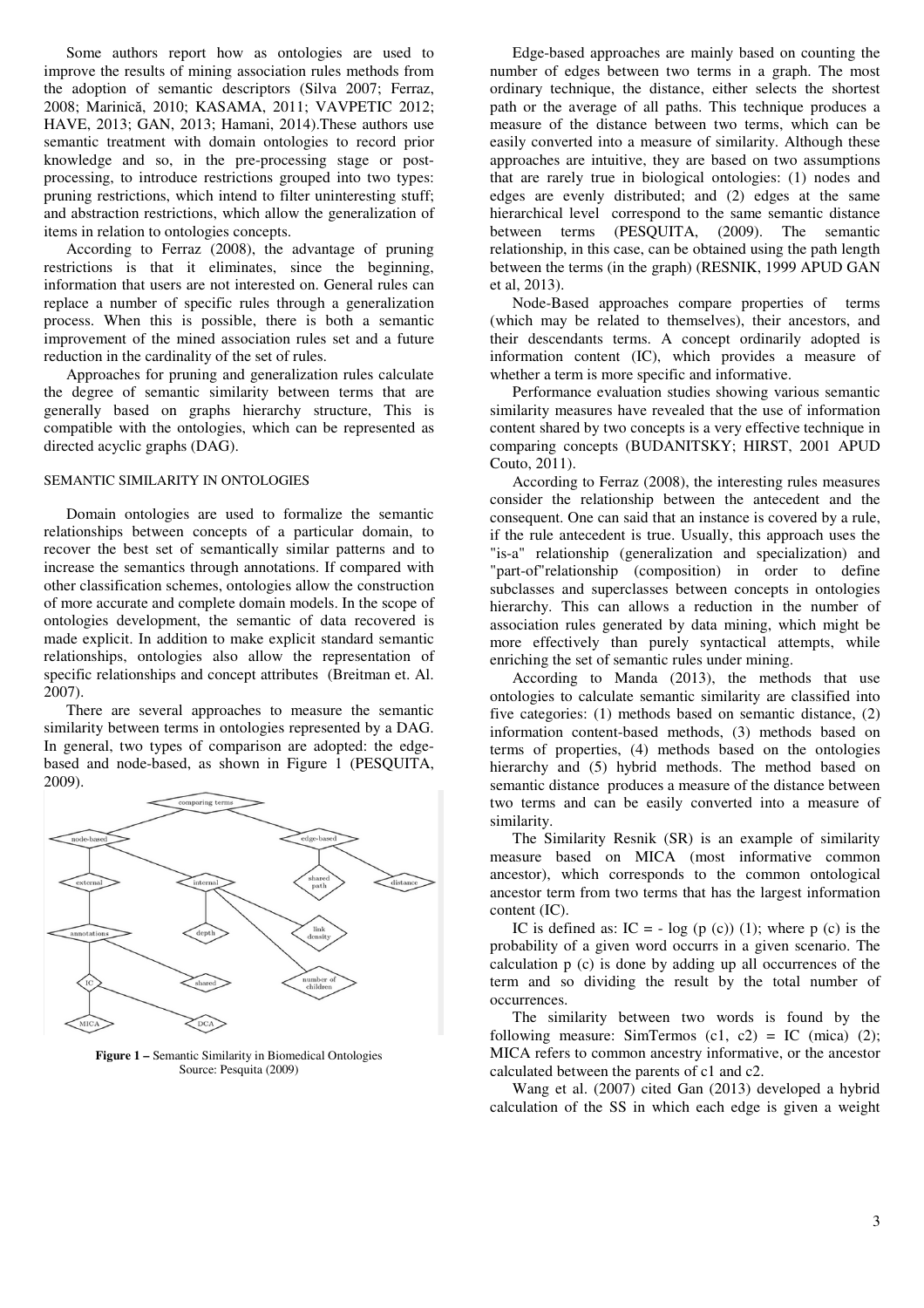according to the type of relationship. Thus, calculates the SS between two terms based on the position of both within the ontologies and the semantic relations of these terms with their ancestors.

Tversky (1977) states that each object is a set of concrete and abstract features and the assessment of weighted selection of product similarity of these common features between objects.

## III. METHODOLOGICAL PROCEDURES

Our methodological steps consist of developing ontologies for viral hepatitis, of extratiing association rules and calculatingof the semantic similarity between laboratory tests.

## VIRAL HEPATITIS ONTOLOGY CONSTRUCTION

The organization of biomedical terminology is a constant challenge, isofar as there are multiple interpretations of the data and ways to get them (Smith, 2008).

The first part of our study includes the development of an ontologies or viral hepatitis. In order to do this, we adopted the Ontologies Development 101 methodology (NOY and McGuinness, 2001).

In seeking concepts related to diagnosis of viral hepatitis, we used LOINC and SNOMED provided by Bioportal. In addition, the Regenstrief Institute provides a Windows-based mapping utility, called the Regenstrief LOINC Mapping Assistant (RELMA), which facilitates searches through the LOINC database aiding in maping local codes to LOINC codes. This tool is used to query the Portuguese translation of LOINC terms and subsequent validation of the ratios obtained by mapping the codes used in a medical diagnostics company.

We surveyed RELMA and Bioportal in October 2014using as descriptors "hepatitis" and "hepatitis virus". In order to correlate tests with the prescritive behavior of the physician, we identified the possibility of reusing ontologies  $\widetilde{OGMS}^1$ ,  $IDO<sup>2</sup>$ ,  $DOID<sup>3</sup>$ ,  $OBI<sup>4</sup>$  e  $FMA<sup>5</sup>$ . Symptoms, signs, infectious disease course and disease related the laboratory testing prescription to assessing the patient and confirm diagnosis of viral hepatitis.

Finally, OGMS was adapted to include laboratory tests based on the test proposed by Eilbeck et al. (2013). This proposal features the LOINC structure and considers the identification attributes (ID LOINC, a name, a gender) and four significant relatioships regarding the scope of the search (a system, an analyte6, a method, an organism).

## EXTRACTION ASSOCIATION RULES

Based on knowledge gained from the development of the ontologiy of viral hepatitis, we extracted from the laboratory

<sup>5</sup> FMA (Foundation Modelo of Anatomy ontology)

 $6$  Analyte – chemical species present in the sample whose concentration is to be determined in an analysis.

database, the test ordering relationships that contained at least one of the laboratory tests listed when there is a chance of infection by hepatitis viruses.

Therefore, in a laboratory test order prescribed by doctors it is possible to identify the disease stage being investigated and thereby generalize the terms that promote the pruning of non-relevant attributes. In the triage phase of Hepatitis B, for example, 4 specific tests may be requested for the identification of the vírus and another 8 unspecific tests may be ordered for monitoring liver functions. These may be generalized by specifying the disease and the stage being studied since infectologists already know the relationship between these laboratory tests without having to specifically name each one as an attribute for data mining.

We used an algorithm called Apriori and the package Arules, based on R language (Hashler et al, 2007). we considered the support and confidence-building measures with low values for that mining does not seep rules that can be considered relevant.

## CALCULATION OF SIMILARITY SEMANTICS BETWEEN LABORATORY TESTS

According to Kasama (2011), ontologies involve the formalities required for the description of expert knowledge, allowing the use of logic and inferences in the structured information.

To build ontologies in Web Ontology Language (OWL) allows one to use OWL reasoners , or inference engines, . The inference mechanisms are responsible for the search of rules in the evaluated knowledge base, in addition to: to direct the process of inference, to enter new information, to classify instances and to check both rules and consistency.

Our study proposes the utilization of ontologies, reasoners and Jena software to promote pruning and filtering (generalization) of data from the list of laboratory tests collected from the medical diagnosis company's database. When analysing the relationships among terms, one can identify which laboratory tests are related to which disease. Therefore, the similarity between terms is considered as a mean to generalize the attributes in the pre-processing phase. The aim is to adopt small support and confidence values ("screen with close-knit") in the post-processing phase. In doing so, one can obtain more rules classified with similarity semantic measure calculation proposed by Tversky (??????). So, we used theontology created to represent the knowledge of laboratory tests. Figure 2 depicts the proposed model.

<sup>&</sup>lt;sup>1</sup> OGMS (Ontology for general medical science)

<sup>2</sup> IDO (Infectious disease ontology)

<sup>&</sup>lt;sup>3</sup> DOID (Disease ontology)

<sup>4</sup> OBI (Ontology for Biomedical Investigations)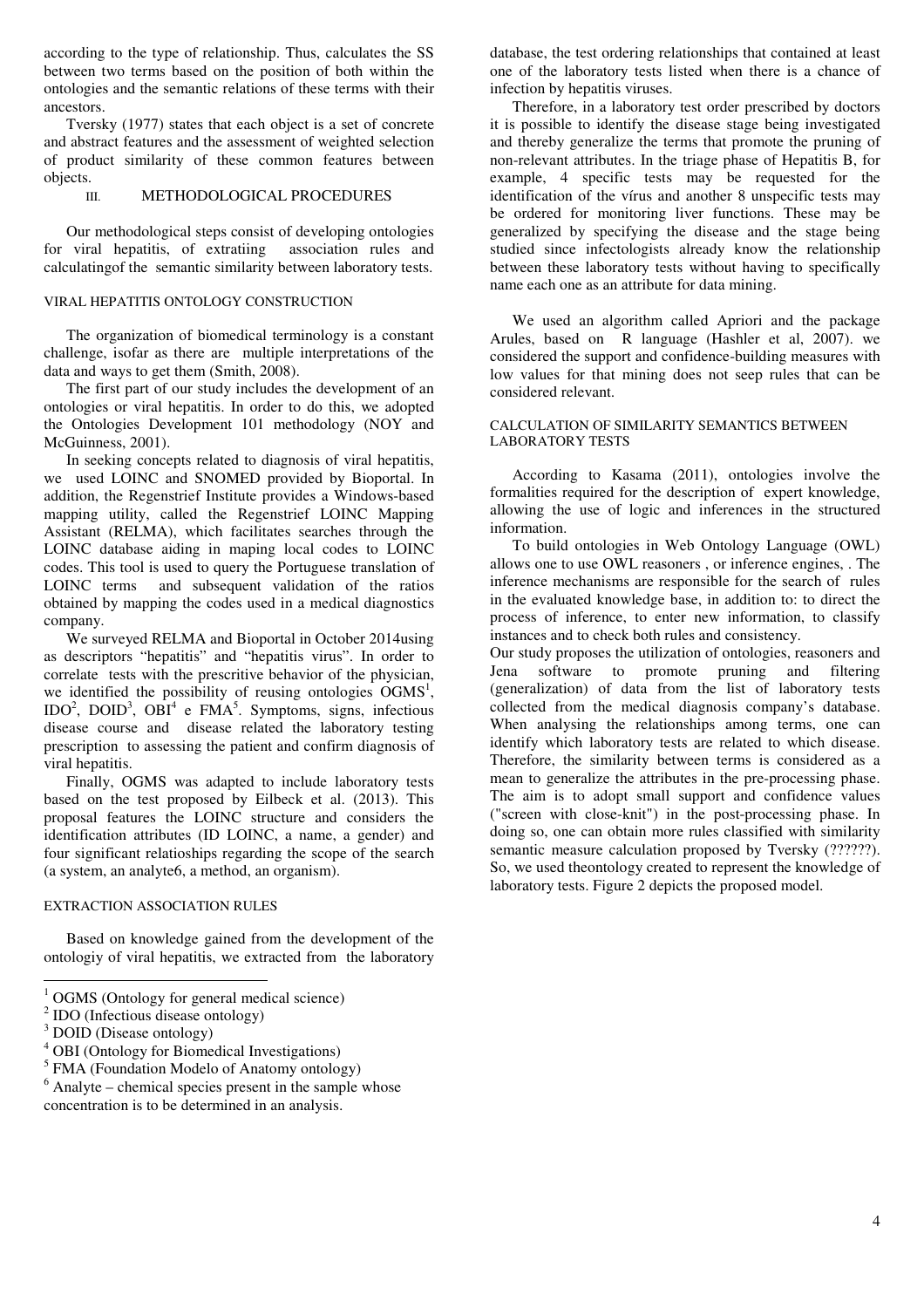

ontologies. Source: adapted of Hamani (2014) and Coelho (2012).

,

The use of inference engines allows one to retrieve information and to classify rules with greater assertiveness in decision support.

## IV. RESULTS

The diagnosis for viral hepatitis is based on protocols that guide the prescription of laboratory tests by doctors, either in the course of the disease or at its initial triage, in order to confirm the infection. Considering these protocols, the relation between LOINC laboratory tests and research conducted in a diagnostic medicine laboratory was possible with the reutilization of OGMS, IDO, DOID, OBI e FMA ontologies to map knowledge on viral hepatitis. This mapping enabled the generalization and the consequent reduction of the number of attributes to be mined via the identification of similarities between laboratory tests, considering the relations mapped regarding viral hepatitis ontology, named HVO.

Based on the knowledge obtained in the development of HVO ontology, a list of laboratory test orders was collected from the company's database. This list contains at least one of the tests directly related to a hypothesis of hepatitis vírus diagnosis. Laboratory test orders that complied with the previously described rule were selected from patients service centers in three months, suming up 1760 occurrences. These occurrences featured 458 different laboratory tests. The selected sample was used for the entire process of database selection and transformation. This enabled the subsequent analysis of the relationship between laboratory tests for term generalization.The support value of 0.2 and confidence of 0.75 were used to run the Apriori algorithm.

Based on HVO ontology, considering the relationships with the disease and with its stage and also utilizing the Jena tool and inference rules , it was possible to obtain more general terms to represent laboratory test groups associated with viral hepatitis diagnosis. The generalization possible to reduce the number of attributes to 439. The same support and confidence values were used for the implementation of the Apriori algorithm. So we found the results shown in Table 1.

| Services featuring viral<br>hepatitis exams | Number of distinct rules Number of distinct rules |                       |  |  |
|---------------------------------------------|---------------------------------------------------|-----------------------|--|--|
|                                             | (no generalization)                               | (with generalization) |  |  |
| 1760                                        | 573                                               | 75                    |  |  |
| <b>Table 1.</b> Rules associaction          |                                                   |                       |  |  |

The format of an association rule can be represented as an implication LHS -> RHS, wherein LHS (antecedent) and RHS (consequent) are respectively the left side (Left Hand Side) and the right side (Right Hand Side) the rule defined by disjoint sets of items. Considering the extraction of association rules with ontologies rhs list (consequent rule) with the information of the disease (hepatitis A, B, C, D, E and G) the number of association rules is reduced to 75.

Based on this approach, the tests and simulations it was possible to reduce the number of attributes by 15%, according to table 2 and consequently, the generation rules of interest, as exemplified in Table 2.

|                                                        | Lab tests                                                                                |                        |               |               |           |             |             |
|--------------------------------------------------------|------------------------------------------------------------------------------------------|------------------------|---------------|---------------|-----------|-------------|-------------|
| Request – Medical prescription<br>after generalization |                                                                                          |                        |               |               |           |             |             |
|                                                        |                                                                                          | L.T.<br>$\overline{c}$ |               |               |           |             |             |
|                                                        |                                                                                          | ao                     |               |               |           |             |             |
| Physician                                              |                                                                                          | L.T.                   |               |               | L.T.      |             | L.T.        |
| Exams                                                  | L.T. 1                                                                                   | 7                      | L.T. 8        | L.T. 9        | N         | L.T.1       | $\mathbf N$ |
| Patient 1                                              | A.FETO                                                                                   | ---                    | <b>TGP</b>    | AU.           |           | Hepatitis C |             |
| Patient <sub>2</sub>                                   | $ALB-D$                                                                                  |                        | HAV-G         | HAV-M         | $\ddotsc$ | Hepatitis A |             |
| Patient 3                                              | A.FETO                                                                                   | ---                    | HG            | <b>PTRHCV</b> |           | Hepatite C  |             |
| Patient 4                                              | PAL.                                                                                     |                        | <b>PTRHCV</b> | <b>PTRHCV</b> | $\ddotsc$ | Hepatite C  |             |
|                                                        |                                                                                          |                        |               |               |           |             |             |
|                                                        |                                                                                          |                        |               |               |           |             |             |
| A.FETO                                                 | LOINC 1834-1 - Alpha-1 Fetoprotein - Laboratory test unspecified viral<br>hepatitis      |                        |               |               |           |             |             |
| <b>TGP</b>                                             | LOINC 1742-6 - Alanine aminotransferase – Laboratory test unspecified viral<br>hepatitis |                        |               |               |           |             |             |
| $ALB-D$                                                | LOINC 61151-7 - Albumin - Laboratory test unspecified viral hepatitis                    |                        |               |               |           |             |             |
| PAL                                                    | LOINC 6768-6 - Alkaline phosphatase                                                      |                        |               |               |           |             |             |
| AU                                                     | LOINC 5196-1 - Hepatitis B virus surface Ag                                              |                        |               |               |           |             |             |
| HAV-G                                                  | LOINC 5179-7 - Hepatitis A virus Ab.IgG                                                  |                        |               |               |           |             |             |
| HAV-M                                                  | LOINC 13950-1 - Hepatitis A virus Ab.IgM                                                 |                        |               |               |           |             |             |
| <b>PTRHCV</b>                                          | LOINC 49758 -1 - Hepatitis C virus Ab.IgM                                                |                        |               |               |           |             |             |
| L.T.                                                   | Generalized Attribute                                                                    |                        |               |               |           |             |             |

**Table 2.** Example of generalization

The results obtained in the data mining step using the Apriori Algorithm, as well as the construction of ontologies,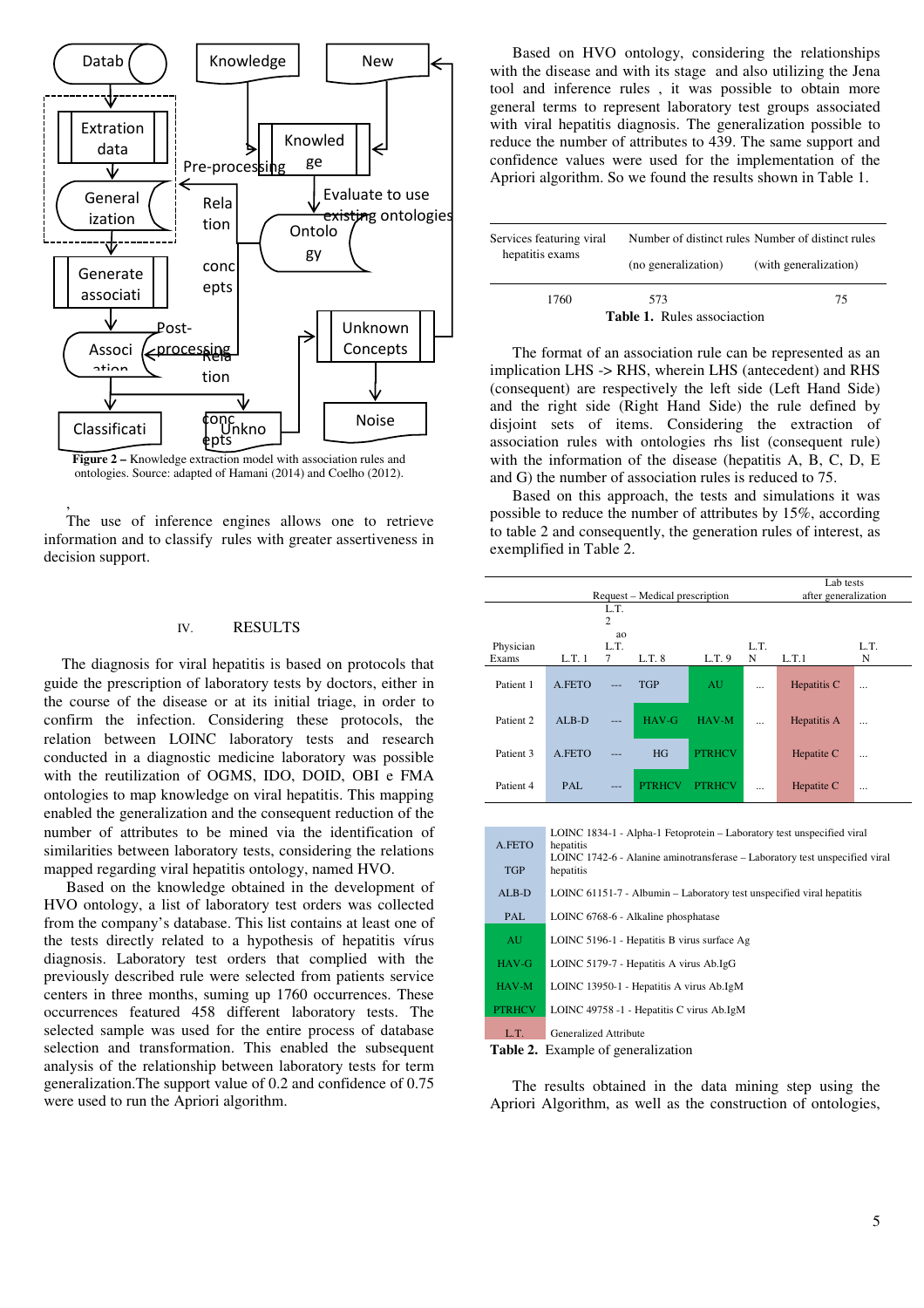identify the most adequate technique for calculating the semantic similarity between terms.

The traditional Apriori algorithm uses two pieces of information for inference with association rules: support and confidence. However, these metrics are not always sufficient to determine whether the data patterns are found significant. So, in addition to support and confidence, we used the metric Lift, which have its value recalculated based on the similarity between the complementary antecedent and consequent examinations, as exemplified in Table 3.

| Antecedent                                                | Consequent  | Lift |  |  |
|-----------------------------------------------------------|-------------|------|--|--|
| Glucose, HIV 1 and 2 Ab Ag, Thyrotropin                   | Hepatitis C | 1,24 |  |  |
| Complete blood count, Urynalises, HIV 1 and 2<br>Ab Ag    | Hepatitis C | 1.16 |  |  |
| Glucose, Complete Blood Count, Thyrotropin,<br>Urinalyses | Hepatitis C | 1.13 |  |  |
| Glucose, Urinalyses, Reagin Ab                            | Hepatitis B | 1,04 |  |  |
| Table 3. Rules associaction Lift                          |             |      |  |  |

Since these calculated values were added to the amount of lift of the rule, the value is so obtained by calculating the dissimilarity between the antecedent and consequent.

Weather was not identified semantic similarity between some item of antecedent and consequent was regarded as standard to 1, as this precedent is not directly related to the diagnosis of viral hepatitis or routine tests, so it is an interesting item to be evaluated.

The rules were reclassified considering the amount of lift reconfigured after calculating the semantic similarity.From the end of data collection already treated, we determined the most relevant association rules.

Using this information, we could evaluate the similarity between antecedent and consequent using the function of the Relational Model (Model Ratio) of Tversky (1). From the psychology model for the assessment of the similarity, considers the common and uncommon characteristics between stimuli (concepts) and the context.

$$
s(a,b) = \frac{f(A \cap B)}{f(A \cap B) + a * f(A - B) + \beta * f(B - A)}
$$
(1)

As  $\alpha$ ,  $\beta \leq b$  0. stimuli (concepts), A and B sets the characteristics of the stimuli.

As the experiment purpose is to find interesting association rules was added to the amount of lift of each rule the similarity (SSM) value between concepts (antecendete and consequent rule), as shown in Table 4.

| Antecedent                                                | Consequent  | Lift | <b>SSM</b> | Result |
|-----------------------------------------------------------|-------------|------|------------|--------|
| Glucose, HIV 1 and 2 Ab Ag,<br>Thyrotropin                | Hepatitis C | 1.24 | 0.238      | 1.478  |
| Glucose, Urinalyses, Reagin Ab                            | Hepatitis B | 1.04 | 0.285      | 1.325  |
| Complete blood count, Urynalises,<br>$HIV1$ and 2 Ab Ag   | Hepatitis C | 1.13 | 0.143      | 1.273  |
| Glucose, Complete Blood Count,<br>Thyrotropin, Urinalyses | Hepatitis C | 1.13 | 0.109      | 1.239  |

#### V. CONCLUSION

The developed application ontology is the LOINC® tests for viral hepatitis at a high level understanding that this classification is sufficient to evaluation the relationship of association rules. This paper did not intend to exhaust all terms and concepts related to disease diagnosis and laboratory tests.. It is not intended to be a reference ontology for other purposes. It aims to extend the class of laboratory testing for OGMS enabling one to associate the prescription of diagnosing the disease cycle, and therefore allowing to identify better correlations between association rules. This approach is extended to other tests that are extracted in the mining process by association rules and that initially is not related in primary form the diagnosis of viral hepatitis fitting assessment and rehabilitation of ontology. Describe each laboratory test using differentiating principles allows the classification in a hierarchy from general to specific, providing an ideal source of information for pruning rules and also for analysis of relevance to the context. Although laboratory tests in LOINC® are classified into six different axes, in the scope of this model, it was not necessary to use all of them. We maintain the the focus only on components, specimen and method.

It is worth to highlighting two aspects in the use of semantic similarity and ontologies: first, the relevance of patterns extracted by semantic similarity between terms identification techniques is highly dependent on the construction and validation of ontologies; so it is important that the used domain ontologies have been validated by business experts; second, the approach in the KDD processes needs further clarification in algorithms that are not restricted only to relations 'is-a' and 'part of', so improving the use of formal semantics proposed in ontologies, which can be applied to the computational methods of data mining.

The application of methods and technologies based on data mining along with semantic basis allows one to gain strategic information, which are not explicit, to be discovered and transformed into relevant knowledge to understand complex issues and decision-making processes.

We conclude through the literature review and our experiment that the use of ontologies in KDD with association rules has contributed to the enrichment of an unexpected knowledge extraction, which is relevant to business and decision making. The choice of appropriate algorithms for calculating the semantic similarity between terms in ontological basis can aind the obtaining of patterns without redundancy, then improving recall and precision..

When creating generic referenced item-set of the disease occurrence, it is possible to reduce the attributes in the premining phase, then improving the performance of the all mining. This is reached by reducing combinations and bringing meaning to the results in the post-processing phase, which make easy the analysis and classification required. Regarind to this, our method exerts a subjective metric function of the results obtained.

The increased demand for computational methods to solve the problem of knowledge extraction in large data sets, gig